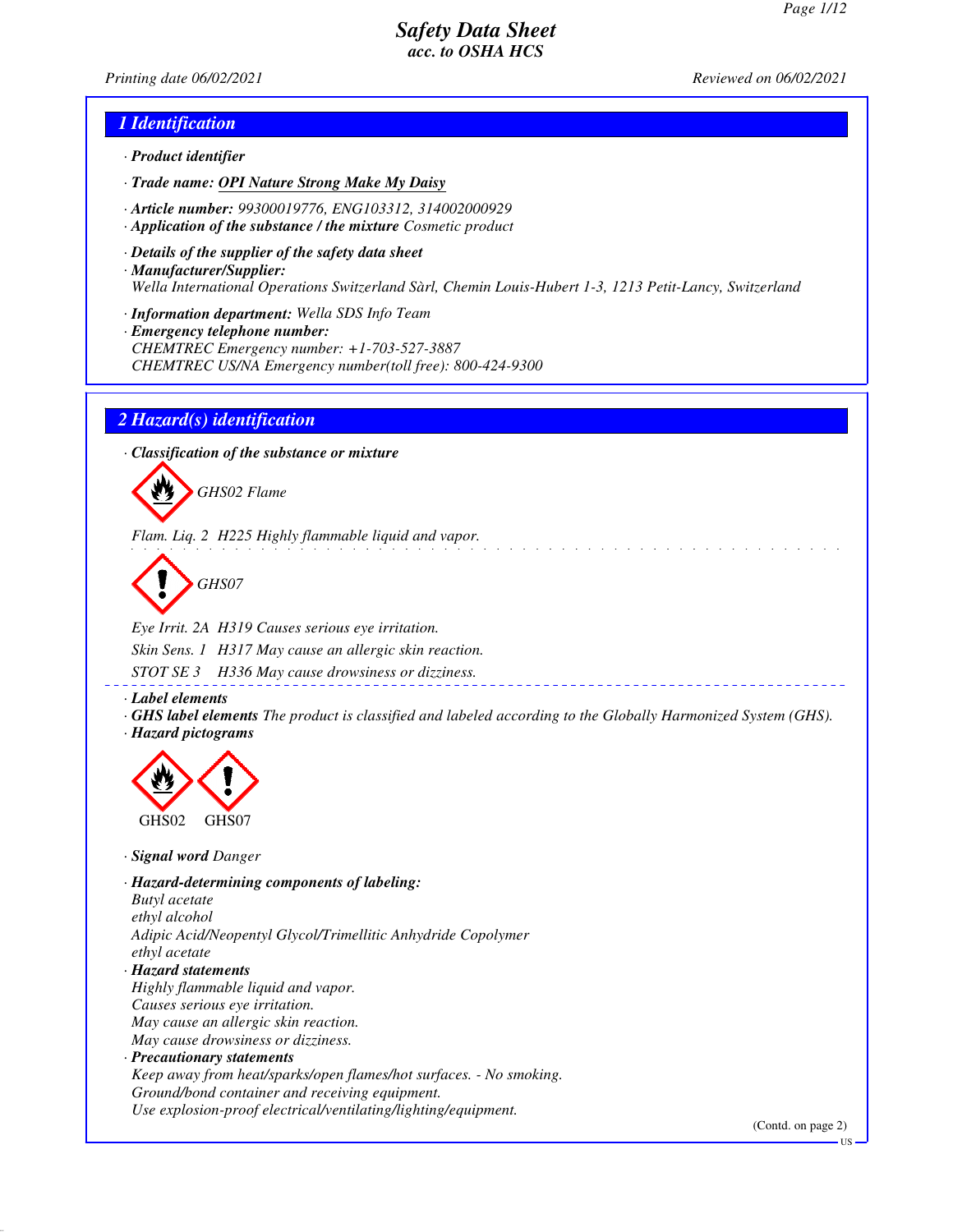*Printing date 06/02/2021 Reviewed on 06/02/2021*

#### *Trade name: OPI Nature Strong Make My Daisy*

(Contd. of page 1) *Use only non-sparking tools. Take precautionary measures against static discharge. Avoid breathing dust/fume/gas/mist/vapors/spray Wash thoroughly after handling. Use only outdoors or in a well-ventilated area. Contaminated work clothing must not be allowed out of the workplace. Wear protective gloves/protective clothing/eye protection/face protection. If on skin (or hair): Take off immediately all contaminated clothing. Rinse skin with water/shower. IF INHALED: Remove person to fresh air and keep comfortable for breathing. If in eyes: Rinse cautiously with water for several minutes. Remove contact lenses, if present and easy to do. Continue rinsing. Call a poison center/doctor if you feel unwell. Specific treatment (see on this label). If skin irritation or rash occurs: Get medical advice/attention. If eye irritation persists: Get medical advice/attention. Wash contaminated clothing before reuse. In case of fire: Use for extinction: CO2, powder or water spray. Store in a well-ventilated place. Keep container tightly closed. Store in a well-ventilated place. Keep cool. Store locked up. Dispose of contents/container in accordance with local/regional/national/international regulations. · Other hazards · Results of PBT and vPvB assessment · PBT: Not applicable.*

*· vPvB: Not applicable.*

### *3 Composition/information on ingredients*

*· Chemical characterization: Mixtures*

*· Description: Mixture of the substances listed below with nonhazardous additions.*

| $\cdot$ Dangerous components: |                                                                         |                     |
|-------------------------------|-------------------------------------------------------------------------|---------------------|
|                               | 123-86-4 Butyl acetate                                                  | $>$ 25-≤50%         |
|                               | $141-78-6$ ethyl acetate                                                | $≥20-≤25%$          |
|                               | 9004-70-0 Nitrocellulose                                                | > $10$ -≤25%        |
|                               | 28407-73-0 Adipic Acid/Neopentyl Glycol/Trimellitic Anhydride Copolymer | $>2.5-10\%$         |
|                               | $\sqrt{64-17-5}$ ethyl alcohol                                          | $>2.5-10\%$         |
|                               | 13463-67-7 titanium dioxide                                             | $\geq 0.1 - 52.5\%$ |

### *4 First-aid measures*

- *· Description of first aid measures*
- *· General information: Immediately remove any clothing soiled by the product.*
- *· After inhalation:*
- *Supply fresh air and to be sure call for a doctor.*
- *In case of unconsciousness place patient stably in side position for transportation.*
- *· After skin contact: Immediately wash with water and soap and rinse thoroughly.*
- *· After eye contact:*

*Rinse opened eye for several minutes under running water. If symptoms persist, consult a doctor.*

*· After swallowing: If symptoms persist consult doctor.*

(Contd. on page 3)

US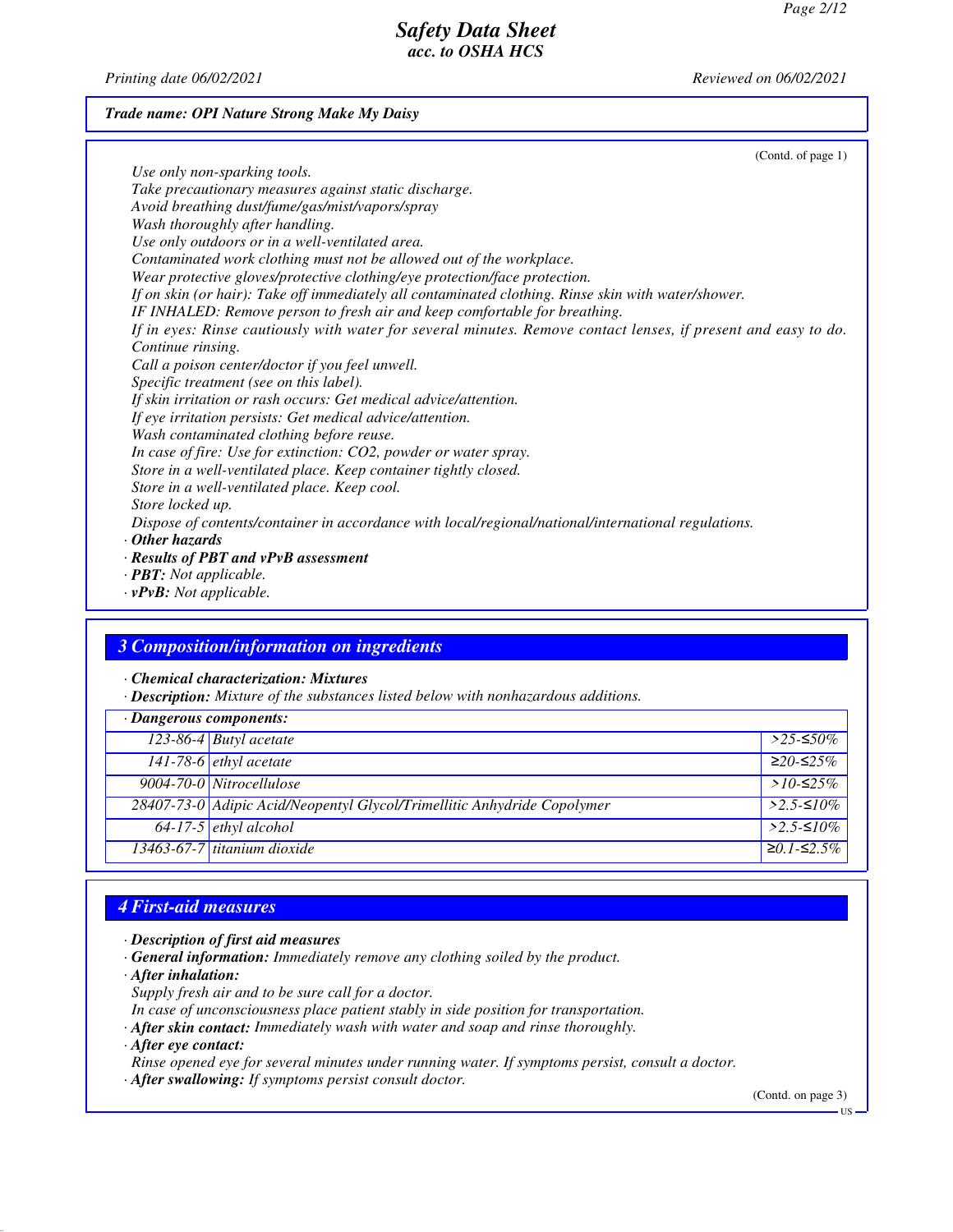*Printing date 06/02/2021 Reviewed on 06/02/2021*

*Trade name: OPI Nature Strong Make My Daisy*

(Contd. of page 2)

US

- *· Information for doctor:*
- *· Most important symptoms and effects, both acute and delayed No further relevant information available.*
- *· Indication of any immediate medical attention and special treatment needed*
- *No further relevant information available.*

## *5 Fire-fighting measures*

- *· Extinguishing media*
- *· Suitable extinguishing agents:*
- *CO2, extinguishing powder or water spray. Fight larger fires with water spray or alcohol resistant foam.*
- *· Special hazards arising from the substance or mixture No further relevant information available.*
- *· Advice for firefighters*
- *· Protective equipment: No special measures required.*

## *6 Accidental release measures*

- *· Personal precautions, protective equipment and emergency procedures Wear protective equipment. Keep unprotected persons away.*
- *· Environmental precautions: Dilute with plenty of water.*
- *Do not allow to enter sewers/ surface or ground water.*
- *· Methods and material for containment and cleaning up: Absorb with liquid-binding material (sand, diatomite, acid binders, universal binders, sawdust). Dispose contaminated material as waste according to item 13. Ensure adequate ventilation.*
- *· Reference to other sections See Section 7 for information on safe handling. See Section 8 for information on personal protection equipment. See Section 13 for disposal information.*
- *· Protective Action Criteria for Chemicals*

| $\cdot$ PAC-1:   |                                         |                                        |
|------------------|-----------------------------------------|----------------------------------------|
|                  | $\overline{123}$ -86-4 Butyl acetate    | 5 ppm                                  |
|                  | 141-78-6 $ethyl$ acetate                | $\overline{1,200}$ ppm                 |
|                  | $64-17-5$ ethyl alcohol                 | 1,800 ppm                              |
|                  | $13463-67-7$ titanium dioxide           | $\overline{30}$ mg/m <sup>3</sup>      |
|                  | $\overline{67-63-0}$ isopropyl alcohol  | $\overline{400}$ ppm                   |
|                  | 123-42-2 4-hydroxy-4-methylpentan-2-one | $\overline{150}$ ppm                   |
|                  | $66-25-1$ hexanal                       | $6$ ppm                                |
|                  | 7664-38-2 Phosphoric Acid               | 3 mg/m <sup>3</sup>                    |
|                  | 71-36-3 $n$ -Butyl alcohol              | $\overline{60}$ ppm                    |
| 7631-86-9 Silica |                                         | $\overline{18}$ mg/m <sup>3</sup>      |
|                  | 1309-37-1 <i>Iron Oxides</i> (CI 77491) | $\overline{15 \ m}g/m^3$               |
| $\cdot$ PAC-2:   |                                         |                                        |
|                  | $123-86-4$ Butyl acetate                | $\sqrt{200}$ ppm                       |
|                  | 141-78-6 $ethyl$ acetate                | 1,700 ppm                              |
|                  | $64-17-5$ ethyl alcohol                 | $3300*$ ppm                            |
|                  | 13463-67-7 titanium dioxide             | $\frac{330}{3}$ mg/m <sup>3</sup>      |
|                  |                                         | $\overline{(\text{Contd. on page 4})}$ |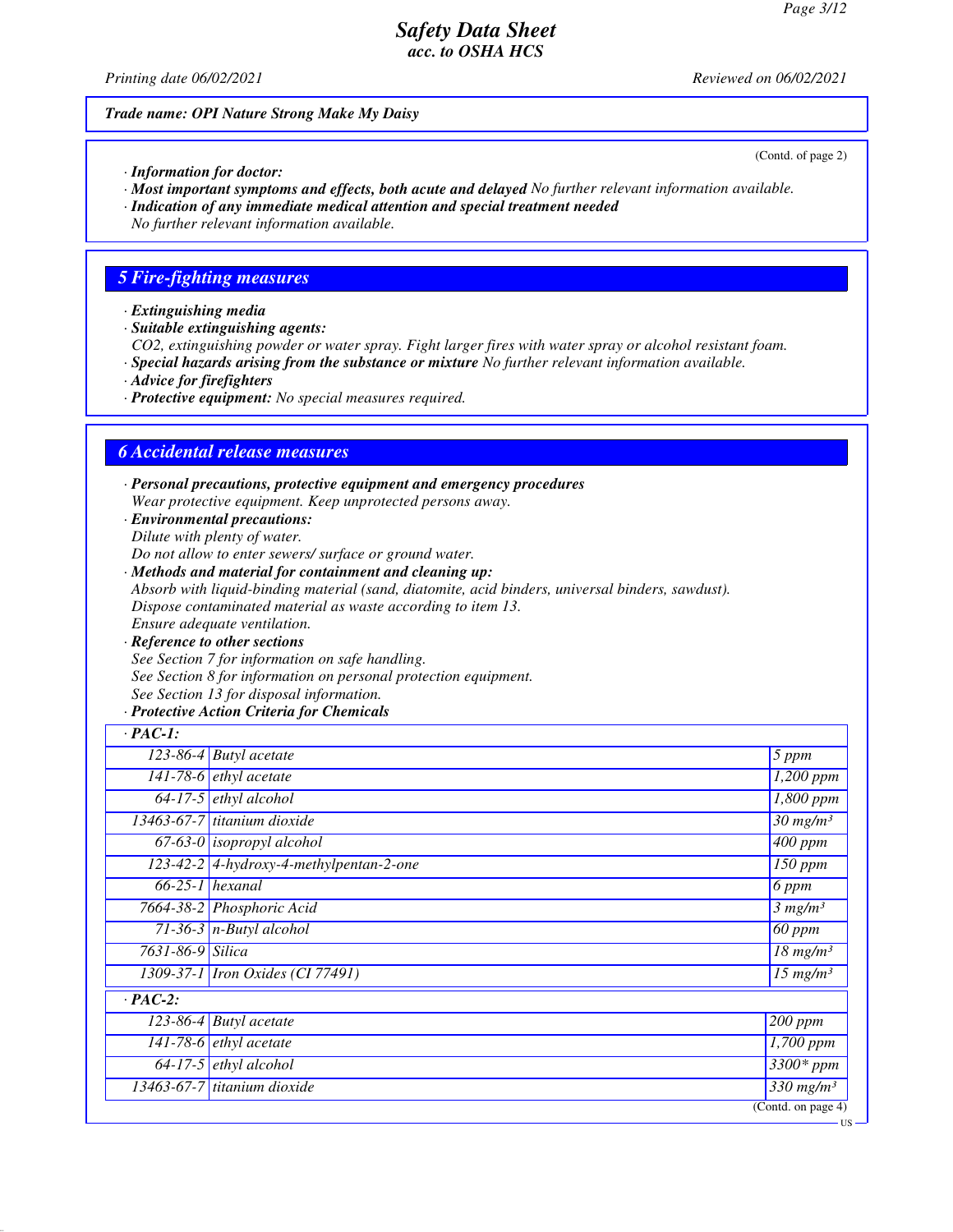*Printing date 06/02/2021 Reviewed on 06/02/2021*

*Trade name: OPI Nature Strong Make My Daisy*

|                  |                                           | (Contd. of page 3)                   |
|------------------|-------------------------------------------|--------------------------------------|
|                  | $67-63-0$ isopropyl alcohol               | $2000*$ ppm                          |
|                  | $123-42-2$ 4-hydroxy-4-methylpentan-2-one | 350 ppm                              |
|                  | $66-25-1$ hexanal                         | 66 ppm                               |
|                  | 7664-38-2 Phosphoric Acid                 | $30$ mg/m <sup>3</sup>               |
|                  | $71-36-3$ n-Butyl alcohol                 | $800$ ppm                            |
| 7631-86-9 Silica |                                           | $\overline{7}40$ mg/m <sup>3</sup>   |
|                  | 1309-37-1 Iron Oxides (CI 77491)          | $\frac{360 \text{ mg}}{m}$           |
| $\cdot$ PAC-3:   |                                           |                                      |
|                  | 123-86-4 Butyl acetate                    | $3000*$ ppm                          |
|                  | 141-78-6 $ethyl$ acetate                  | $10000**$ ppm                        |
|                  | $64-17-5$ ethyl alcohol                   | $\overline{15000}$ * ppm             |
|                  | 13463-67-7 titanium dioxide               | $2,000$ mg/m <sup>3</sup>            |
|                  | $67-63-0$ isopropyl alcohol               | $12000**$ ppm                        |
|                  | 123-42-2 4-hydroxy-4-methylpentan-2-one   | $\overline{2100*ppm}$                |
|                  | $66-25-1$ hexanal                         | 86 ppm                               |
|                  | 7664-38-2 Phosphoric Acid                 | $150$ mg/m <sup>3</sup>              |
|                  | 71-36-3 $n$ -Butyl alcohol                | $8000**$ ppm                         |
| 7631-86-9 Silica |                                           | $\overline{4,}500$ mg/m <sup>3</sup> |
|                  | 1309-37-1 <i>Iron Oxides</i> (CI 77491)   | $2,200$ mg/m <sup>3</sup>            |

## *7 Handling and storage*

- *· Handling:*
- *· Precautions for safe handling Ensure good ventilation/exhaustion at the workplace. Prevent formation of aerosols.*
- *· Information about protection against explosions and fires: Keep ignition sources away - Do not smoke. Protect against electrostatic charges.*
- *· Conditions for safe storage, including any incompatibilities*
- *· Storage:*
- *· Requirements to be met by storerooms and receptacles: Store in a cool location.*
- *· Information about storage in one common storage facility: Not required.*
- *· Further information about storage conditions: Keep receptacle tightly sealed. Store in cool, dry conditions in well sealed receptacles.*
- *· Storage class: 3*
- *· Specific end use(s) No further relevant information available.*

## *8 Exposure controls/personal protection*

*· Additional information about design of technical systems: No further data; see item 7.*

*· Control parameters*

*· Components with limit values that require monitoring at the workplace:*

*The following constituents are the only constituents of the product which have a PEL, TLV or other recommended exposure limit.*

(Contd. on page 5)

US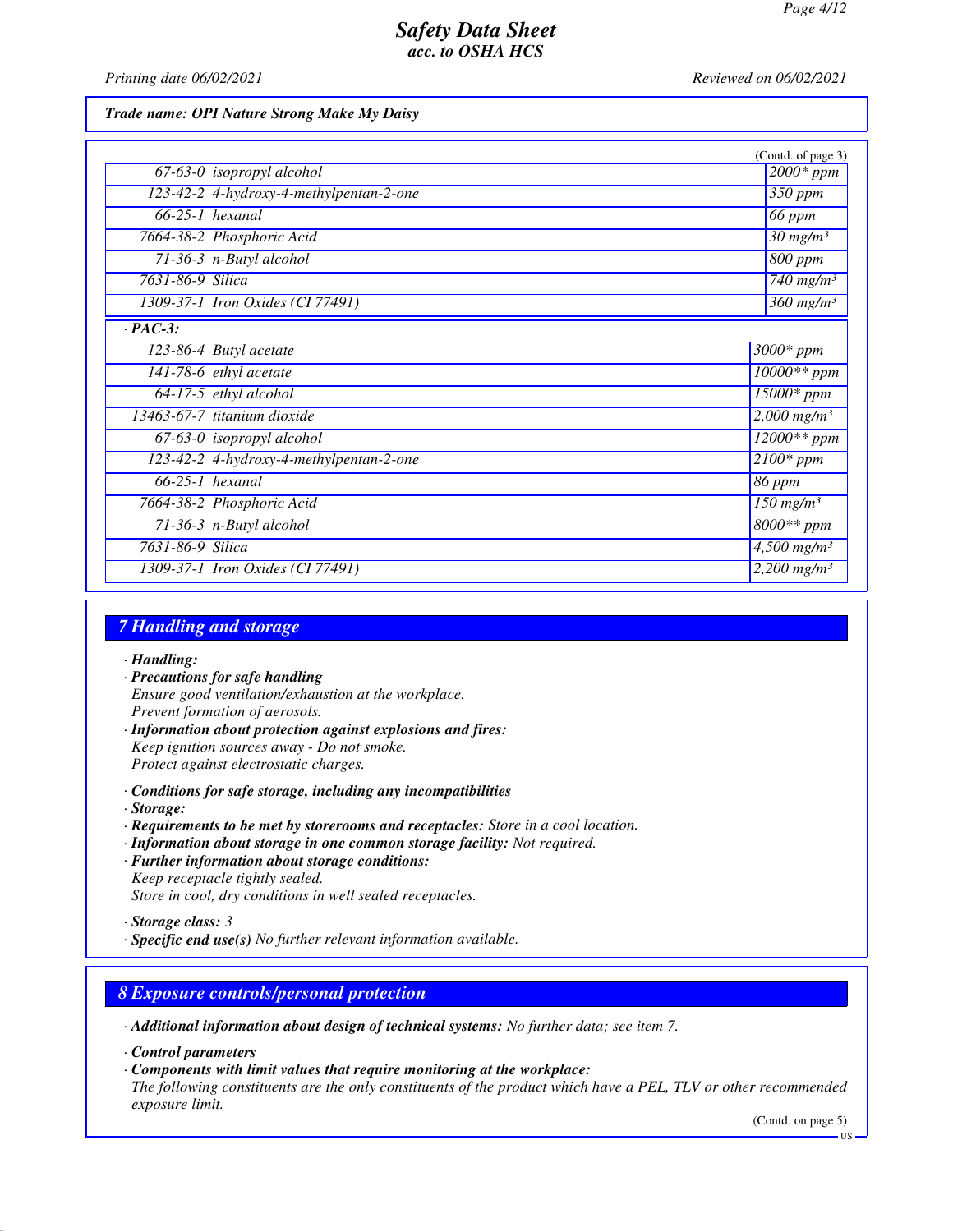*Printing date 06/02/2021 Reviewed on 06/02/2021*

### *Trade name: OPI Nature Strong Make My Daisy*

| (Contd. of page 4)<br>At this time, the other constituents have no known exposure limits.                                                                                                                                                                                                                                                                                                                                                                                                                                                                                                                     |
|---------------------------------------------------------------------------------------------------------------------------------------------------------------------------------------------------------------------------------------------------------------------------------------------------------------------------------------------------------------------------------------------------------------------------------------------------------------------------------------------------------------------------------------------------------------------------------------------------------------|
| 123-86-4 Butyl acetate                                                                                                                                                                                                                                                                                                                                                                                                                                                                                                                                                                                        |
| PEL Long-term value: 710 mg/m <sup>3</sup> , 150 ppm                                                                                                                                                                                                                                                                                                                                                                                                                                                                                                                                                          |
| REL Short-term value: $950$ mg/m <sup>3</sup> , 200 ppm<br>Long-term value: 710 mg/m <sup>3</sup> , 150 ppm                                                                                                                                                                                                                                                                                                                                                                                                                                                                                                   |
| TLV Short-term value: $712 \text{ mg/m}^3$ , 150 ppm<br>Long-term value: 238 mg/m <sup>3</sup> , 50 ppm                                                                                                                                                                                                                                                                                                                                                                                                                                                                                                       |
| 141-78-6 ethyl acetate                                                                                                                                                                                                                                                                                                                                                                                                                                                                                                                                                                                        |
| PEL Long-term value: $1400$ mg/m <sup>3</sup> , 400 ppm                                                                                                                                                                                                                                                                                                                                                                                                                                                                                                                                                       |
| REL Long-term value: 1400 mg/m <sup>3</sup> , 400 ppm                                                                                                                                                                                                                                                                                                                                                                                                                                                                                                                                                         |
| TLV Long-term value: $1440$ mg/m <sup>3</sup> , 400 ppm                                                                                                                                                                                                                                                                                                                                                                                                                                                                                                                                                       |
| 64-17-5 ethyl alcohol                                                                                                                                                                                                                                                                                                                                                                                                                                                                                                                                                                                         |
| PEL Long-term value: 1900 mg/m <sup>3</sup> , 1000 ppm                                                                                                                                                                                                                                                                                                                                                                                                                                                                                                                                                        |
| REL Long-term value: 1900 mg/m <sup>3</sup> , 1000 ppm                                                                                                                                                                                                                                                                                                                                                                                                                                                                                                                                                        |
| TLV Short-term value: $1880$ mg/m <sup>3</sup> , 1000 ppm                                                                                                                                                                                                                                                                                                                                                                                                                                                                                                                                                     |
| · Additional information: The lists that were valid during the creation were used as basis.                                                                                                                                                                                                                                                                                                                                                                                                                                                                                                                   |
| $\cdot$ Exposure controls<br>· Personal protective equipment:<br>· General protective and hygienic measures:<br>Keep away from foodstuffs, beverages and feed.<br>Immediately remove all soiled and contaminated clothing.<br>Wash hands before breaks and at the end of work.<br>Avoid contact with the eyes.<br>Avoid contact with the eyes and skin.<br>· Breathing equipment:<br>In case of brief exposure or low pollution use respiratory filter device. In case of intensive or longer exposure use<br>respiratory protective device that is independent of circulating air.<br>· Protection of hands: |
| Protective gloves                                                                                                                                                                                                                                                                                                                                                                                                                                                                                                                                                                                             |
| The glove material has to be impermeable and resistant to the product/ the substance/ the preparation.<br>David alle se della conservazione della della chera modella con la chera fra di consolata di la socializzazion                                                                                                                                                                                                                                                                                                                                                                                      |

*Due to missing tests no recommendation to the glove material can be given for the product/ the preparation/ the chemical mixture.*

*Selection of the glove material on consideration of the penetration times, rates of diffusion and the degradation · Material of gloves*

*The selection of the suitable gloves does not only depend on the material, but also on further marks of quality and varies from manufacturer to manufacturer. As the product is a preparation of several substances, the resistance of the glove material can not be calculated in advance and has therefore to be checked prior to the application.*

#### *· Penetration time of glove material*

*The exact break through time has to be found out by the manufacturer of the protective gloves and has to be observed.*

US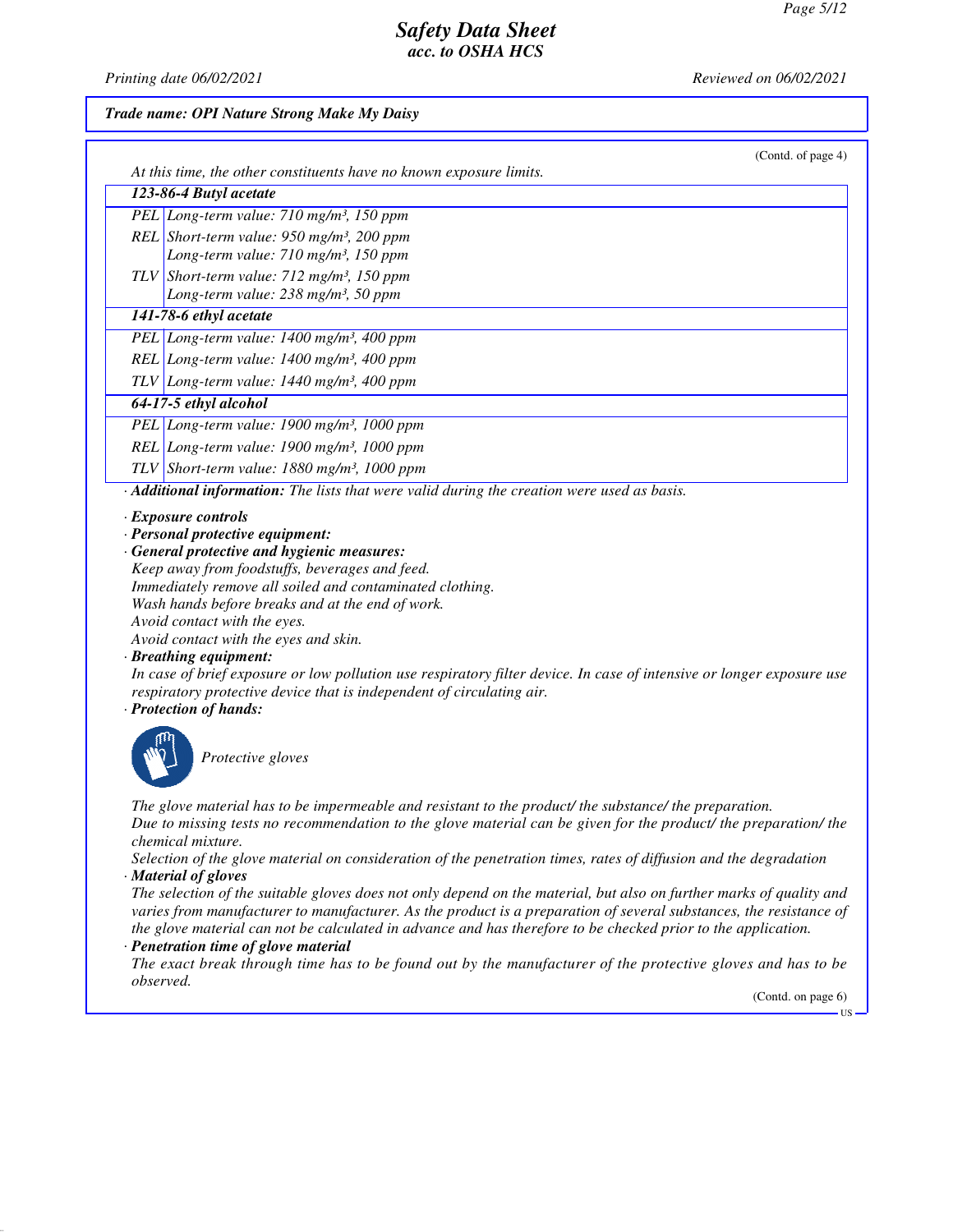(Contd. of page 5)

## *Safety Data Sheet acc. to OSHA HCS*

*Printing date 06/02/2021 Reviewed on 06/02/2021*

*Trade name: OPI Nature Strong Make My Daisy*

*· Eye protection:*



*· Solvent content:*

*Organic solvents: 70.8 % VOC content: 70.76 %*

*Tightly sealed goggles*

# *9 Physical and chemical properties · Information on basic physical and chemical properties · General Information · Appearance: Form: Fluid Color: According to product specification · Odor: Characteristic · Odor threshold: Not determined. · pH-value: Not determined. · Change in condition Melting point/Melting range: Undetermined. Boiling point/Boiling range: 77-78 °C (170.6-172.4 °F) · Flash point: -1 °C (30.2 °F) · Flammability (solid, gaseous): Not applicable. · Ignition temperature: 425 °C (797 °F) · Decomposition temperature: Not determined. · Auto igniting: Product is not selfigniting. · Danger of explosion: Product is not explosive. However, formation of explosive air/vapor mixtures are possible. · Explosion limits: Lower: 1.2 Vol % Upper: 11.5 Vol % · Vapor pressure at 20 °C (68 °F): 97 hPa (72.8 mm Hg) · Density: Not determined. · Relative density Not determined. · Vapor density Not determined. <i>·* Evaporation rate *· Solubility in / Miscibility with Water: Fully miscible. · Partition coefficient (n-octanol/water): Not determined. · Viscosity: Dynamic: Not determined.*

*Kinematic: Not determined. 707.6 g/l / 5.90 lb/gal*

(Contd. on page 7)

US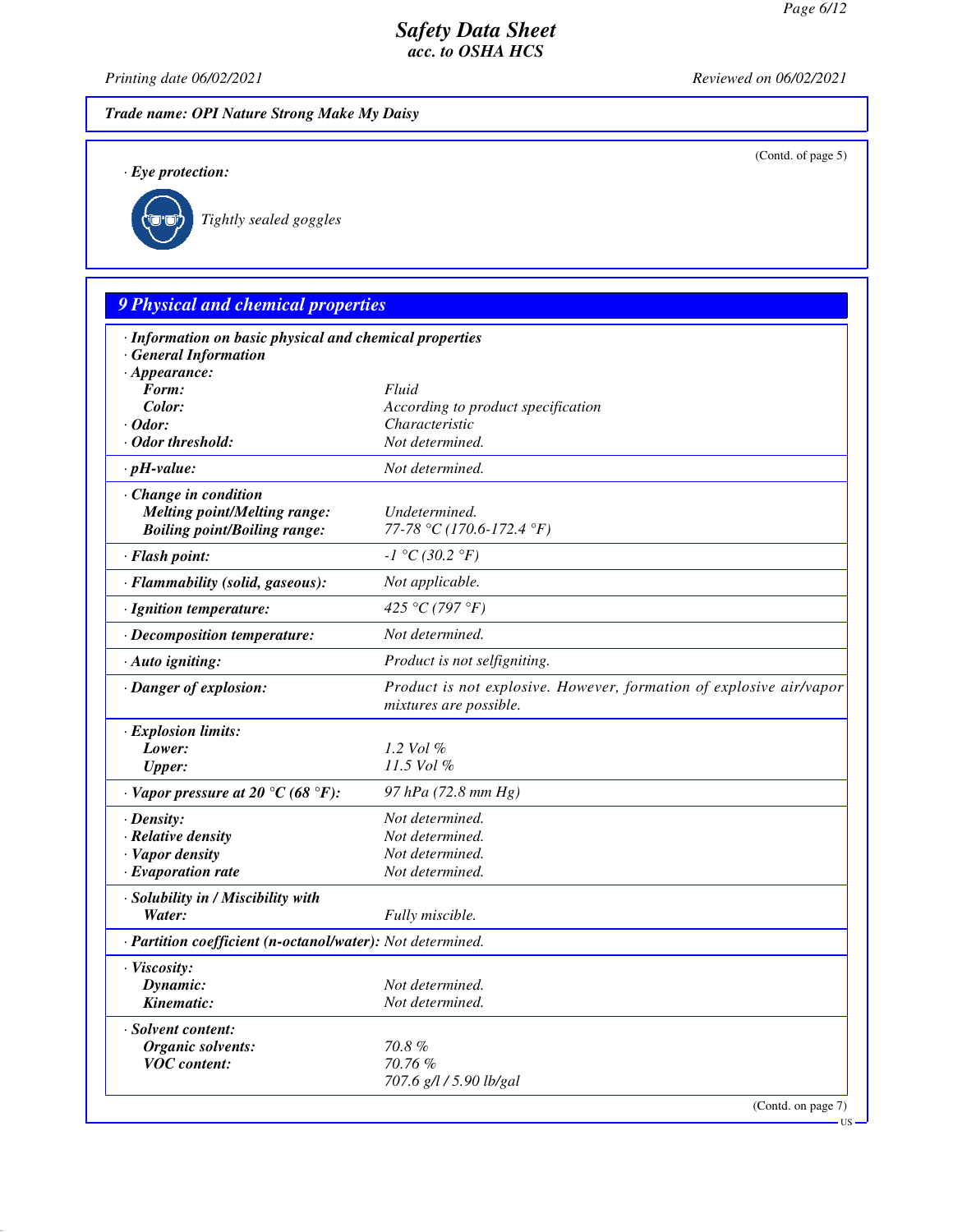(Contd. of page 6)

# *Safety Data Sheet acc. to OSHA HCS*

*Printing date 06/02/2021 Reviewed on 06/02/2021*

*Trade name: OPI Nature Strong Make My Daisy*

*Solids content: 13.5 %*

*· Other information No further relevant information available.*

## *10 Stability and reactivity*

*· Reactivity No further relevant information available.*

*· Chemical stability*

*· Thermal decomposition / conditions to be avoided: No decomposition if used according to specifications.*

*· Possibility of hazardous reactions No dangerous reactions known.*

*· Conditions to avoid No further relevant information available.*

*· Incompatible materials: No further relevant information available.*

*· Hazardous decomposition products: No dangerous decomposition products known.*

## *11 Toxicological information*

*· Information on toxicological effects*

*· Acute toxicity:*

*· LD/LC50 values that are relevant for classification:*

| · LD/LC50 values that are relevant for classification: |      |                                                             |
|--------------------------------------------------------|------|-------------------------------------------------------------|
| 123-86-4 Butyl acetate                                 |      |                                                             |
| Oral                                                   | LD50 | $13,100$ mg/kg (rat)                                        |
| Dermal                                                 | LD50 | $\geq 5,000$ mg/kg (rabbit)                                 |
|                                                        |      | Inhalative LC50/4 h $>21$ mg/l (rat)                        |
| 141-78-6 ethyl acetate                                 |      |                                                             |
| Oral                                                   | LD50 | $5,620$ mg/kg (rabbit)                                      |
|                                                        |      | Inhalative LC50/4 h 1,600 mg/l (rat)                        |
| 64-17-5 ethyl alcohol                                  |      |                                                             |
| Oral                                                   | LD50 | $10,470$ mg/kg (rat) (bw (OECD 401))                        |
|                                                        |      | Inhalative LC50/4 h 116.9 mg/l (rat) (air (//OECD 403))     |
| 13463-67-7 titanium dioxide                            |      |                                                             |
| Oral                                                   | LD50 | $\frac{1}{5,000}$ mg/kg (rat) (bw (OECD 425))               |
| Dermal                                                 | LD50 | $>10,000$ mg/kg (rabbit)                                    |
|                                                        |      | Inhalative LC50/4 h $\geq$ 3.43 mg/l (rat) (air (OECD 403)) |

*· Primary irritant effect:*

*· on the skin: No irritant effect.*

*· on the eye: Irritating effect.*

*· Sensitization: Sensitization possible through skin contact.*

*· Additional toxicological information:*

*The product shows the following dangers according to internally approved calculation methods for preparations: Irritant*

*· Carcinogenic categories*

| $\cdot$ IARC (International Agency for Research on Cancer) |  |
|------------------------------------------------------------|--|
| $64-17-5$ <i>ethyl alcohol</i>                             |  |
| 13463-67-7 titanium dioxide                                |  |
| 67-63-0 <i>isopropyl</i> alcohol                           |  |
| (Contd. on page 8)                                         |  |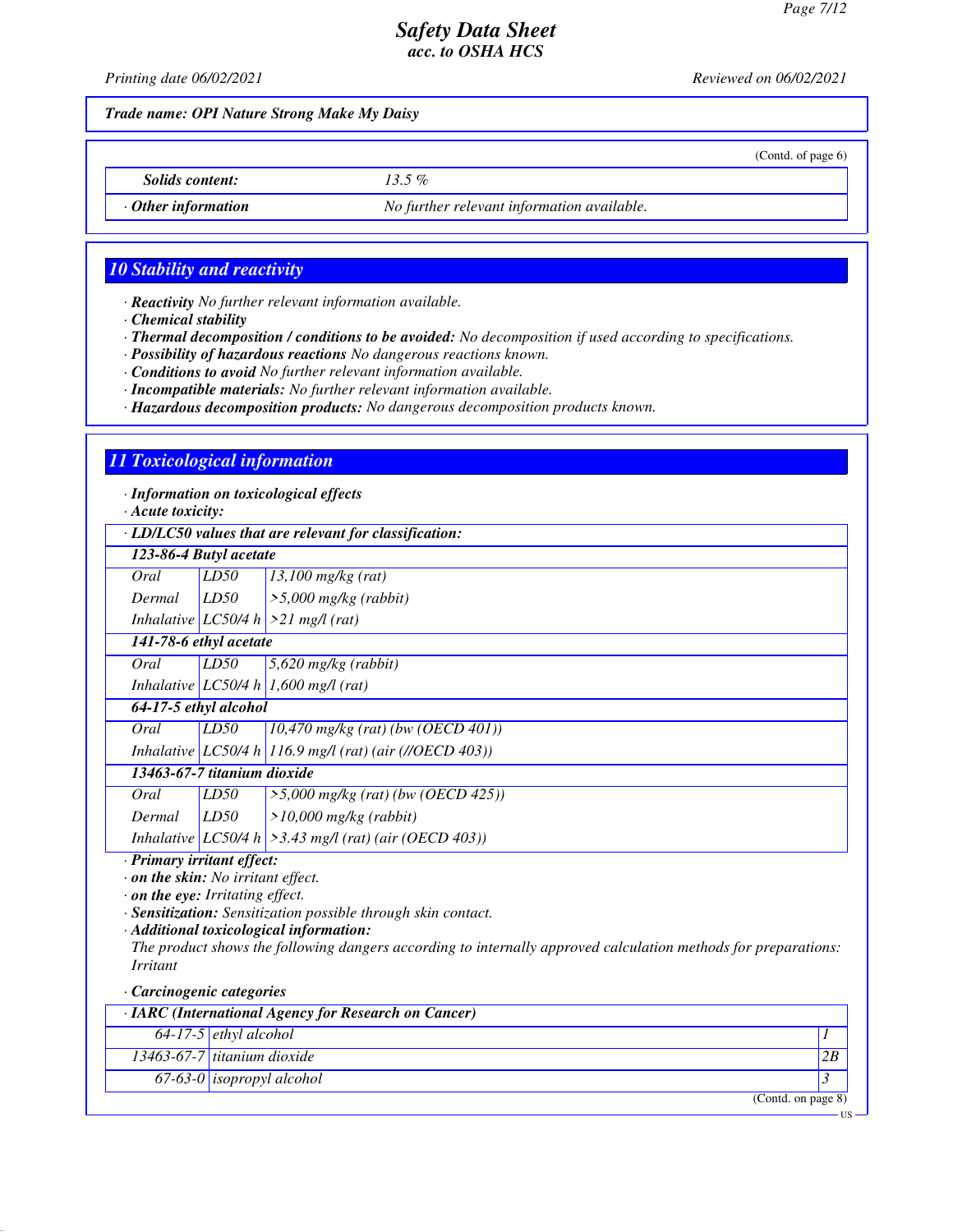(Contd. of page 7)

## *Safety Data Sheet acc. to OSHA HCS*

*Printing date 06/02/2021 Reviewed on 06/02/2021*

*Trade name: OPI Nature Strong Make My Daisy*

|  | 61790-53-2 Diatomaceous earth (Silica-Amorphous) |  |
|--|--------------------------------------------------|--|
|--|--------------------------------------------------|--|

*7631-86-9 Silica 3* 

*1309-37-1 Iron Oxides (CI 77491) 3* 

*· NTP (National Toxicology Program)*

*None of the ingredients is listed.*

*· OSHA-Ca (Occupational Safety & Health Administration)*

*None of the ingredients is listed.*

# *12 Ecological information*

*· Toxicity*

- *· Aquatic toxicity: No further relevant information available.*
- *· Persistence and degradability No further relevant information available.*
- *· Behavior in environmental systems:*
- *· Bioaccumulative potential No further relevant information available.*
- *· Mobility in soil No further relevant information available.*
- *· Additional ecological information:*

*· General notes:*

*Water hazard class 2 (Self-assessment): hazardous for water*

*Do not allow product to reach ground water, water course or sewage system.*

*Danger to drinking water if even small quantities leak into the ground.*

- *· Results of PBT and vPvB assessment*
- *· PBT: Not applicable.*
- *· vPvB: Not applicable.*
- *· Other adverse effects No further relevant information available.*

## *13 Disposal considerations*

*· Waste treatment methods*

*· Recommendation:*

*Must not be disposed of together with household garbage. Do not allow product to reach sewage system.*

- *· Uncleaned packagings:*
- *· Recommendation: Disposal must be made according to official regulations.*
- *· Recommended cleansing agent: Water, if necessary with cleansing agents.*

| $\cdot$ UN-Number               |               |  |
|---------------------------------|---------------|--|
| · DOT, IMDG, IATA               | <i>UN1263</i> |  |
| $\cdot$ UN proper shipping name |               |  |
| $\cdot$ DOT                     | Paint         |  |
| $\cdot$ IMDG, IATA              | <b>PAINT</b>  |  |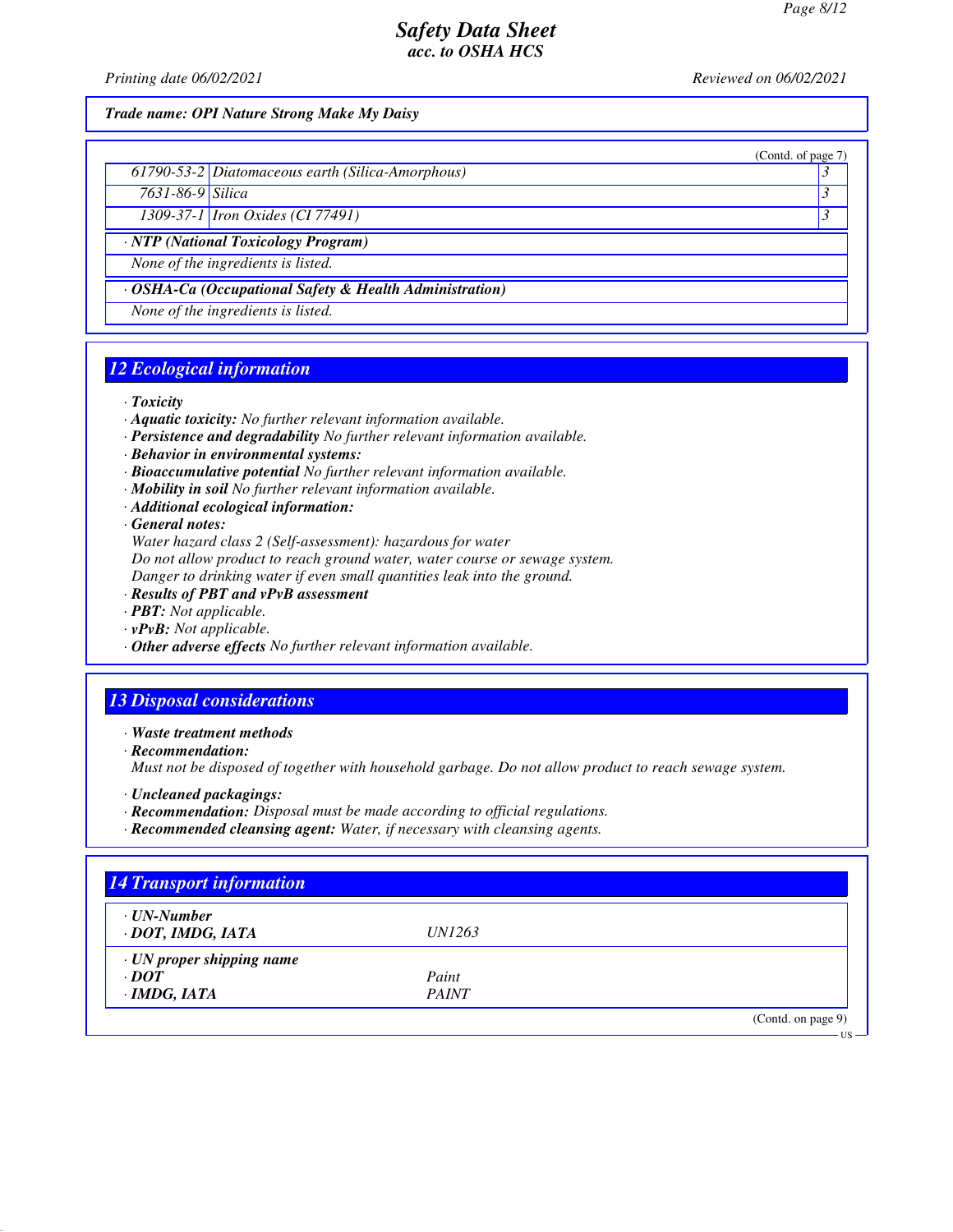*Printing date 06/02/2021 Reviewed on 06/02/2021*

*Trade name: OPI Nature Strong Make My Daisy*

|                                                                                                                           | (Contd. of page 8)                                                                                  |
|---------------------------------------------------------------------------------------------------------------------------|-----------------------------------------------------------------------------------------------------|
| · Transport hazard class(es)                                                                                              |                                                                                                     |
| $\cdot$ DOT                                                                                                               |                                                                                                     |
|                                                                                                                           |                                                                                                     |
| $\cdot$ Class                                                                                                             | 3 Flammable liquids                                                                                 |
| $\cdot$ Label                                                                                                             | 3                                                                                                   |
| $\cdot$ IMDG, IATA                                                                                                        |                                                                                                     |
|                                                                                                                           |                                                                                                     |
| $\cdot$ Class                                                                                                             | 3 Flammable liquids                                                                                 |
| $\cdot$ Label                                                                                                             | 3                                                                                                   |
| · Packing group<br>· DOT, IMDG, IATA                                                                                      | $I\!I$                                                                                              |
| · Environmental hazards:                                                                                                  | Not applicable.                                                                                     |
| · Special precautions for user<br>· Hazard identification number (Kemler code): 33<br>· EMS Number:<br>· Stowage Category | Warning: Flammable liquids<br>$F-E, S-E$<br>B                                                       |
| · Transport in bulk according to Annex II of<br><b>MARPOL73/78 and the IBC Code</b>                                       | Not applicable.                                                                                     |
| · Transport/Additional information:                                                                                       |                                                                                                     |
| $\cdot$ DOT                                                                                                               |                                                                                                     |
| · Quantity limitations                                                                                                    | On passenger aircraft/rail: 5 L                                                                     |
|                                                                                                                           | On cargo aircraft only: 60 L                                                                        |
| $\cdot$ IMDG                                                                                                              |                                                                                                     |
| $\cdot$ Limited quantities (LQ)                                                                                           | 5L                                                                                                  |
| $\cdot$ Excepted quantities (EQ)                                                                                          | Code: E2                                                                                            |
|                                                                                                                           | Maximum net quantity per inner packaging: 30 ml<br>Maximum net quantity per outer packaging: 500 ml |
|                                                                                                                           | <b>UN 1263 PAINT, 3, II</b>                                                                         |
| · UN "Model Regulation":                                                                                                  |                                                                                                     |

# *15 Regulatory information*

*· Safety, health and environmental regulations/legislation specific for the substance or mixture No further relevant information available.*

*· Sara*

*· Section 355 (extremely hazardous substances):*

*None of the ingredients is listed.*

*· Section 313 (Specific toxic chemical listings):*

*67-63-0 isopropyl alcohol*

(Contd. on page 10)

US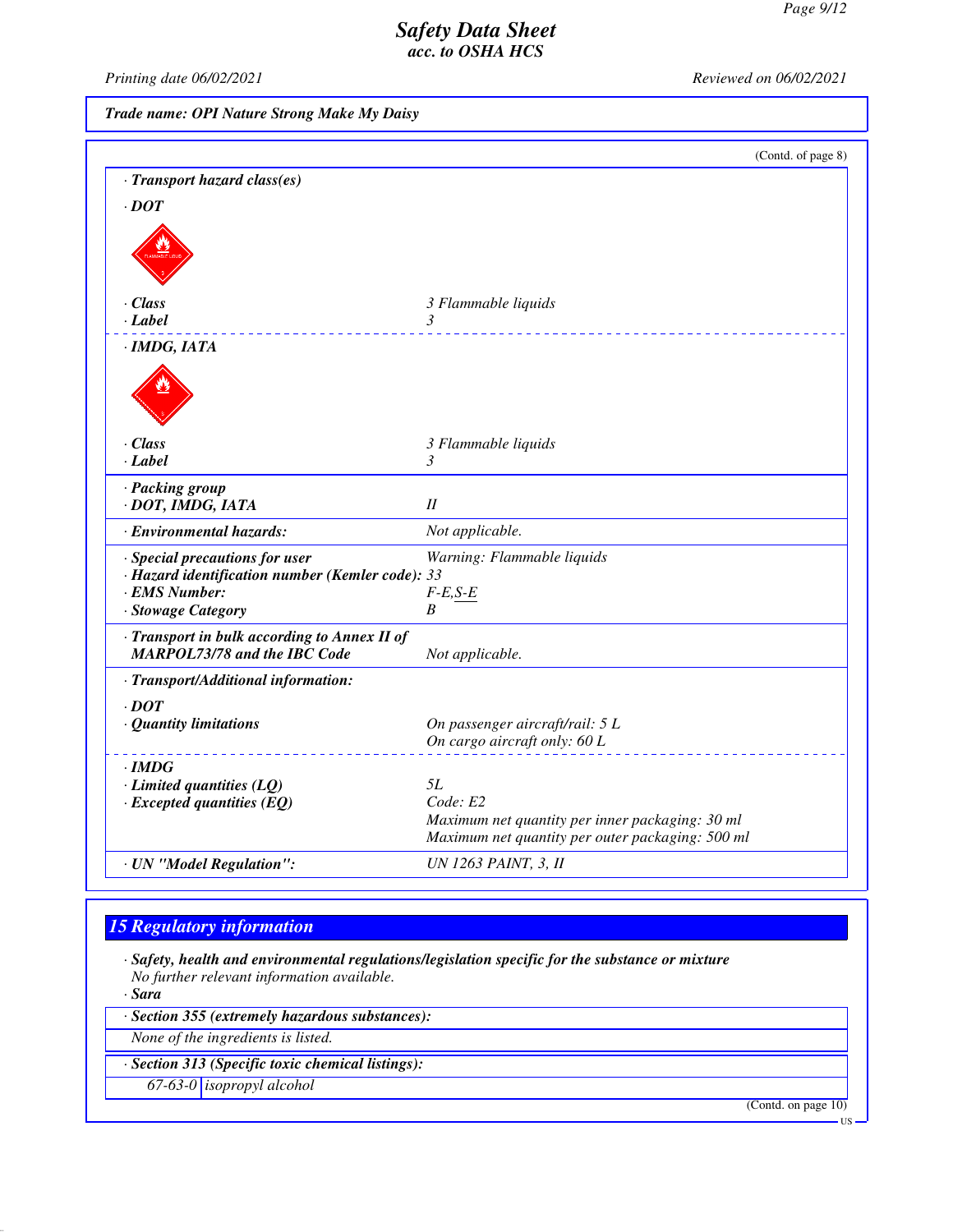*Printing date 06/02/2021 Reviewed on 06/02/2021*

*Trade name: OPI Nature Strong Make My Daisy*

|                                                                         | (Contd. of page 9)  |
|-------------------------------------------------------------------------|---------------------|
| 7664-38-2 Phosphoric Acid                                               |                     |
| $71-36-3$ n-Butyl alcohol                                               |                     |
| 7446-19-7 zinc sulphate (hydrous) (mono-, hexa-and hepta hydrate)       |                     |
| · TSCA (Toxic Substances Control Act):                                  |                     |
| 123-86-4 Butyl acetate                                                  | <b>ACTIVE</b>       |
| $141-78-6$ ethyl acetate                                                | <b>ACTIVE</b>       |
| 9004-70-0 Nitrocellulose                                                | <b>ACTIVE</b>       |
| 28407-73-0 Adipic Acid/Neopentyl Glycol/Trimellitic Anhydride Copolymer | <b>ACTIVE</b>       |
| 77-90-7 Tributyl acetylcitrate                                          | <b>ACTIVE</b>       |
| $64-17-5$ ethyl alcohol                                                 | <b>ACTIVE</b>       |
| $13463-67-7$ titanium dioxide                                           | <b>ACTIVE</b>       |
| 67-63-0 isopropyl alcohol                                               | <b>ACTIVE</b>       |
| 1934-21-0 CI 19140                                                      | <b>ACTIVE</b>       |
| 123-42-2 4-hydroxy-4-methylpentan-2-one                                 | <b>ACTIVE</b>       |
| $110-44-1$ hexa-2,4-dienoic acid                                        | <b>ACTIVE</b>       |
| $66-25-1$ hexanal                                                       | <b>ACTIVE</b>       |
| 7664-38-2 Phosphoric Acid                                               | <b>ACTIVE</b>       |
| $69-65-8$ <i>D</i> -mannitol                                            | <b>ACTIVE</b>       |
| 61790-53-2 Diatomaceous earth (Silica-Amorphous)                        | <b>ACTIVE</b>       |
| $71-36-3$ n-Butyl alcohol                                               | <b>ACTIVE</b>       |
| 7631-86-9 Silica                                                        | <b>ACTIVE</b>       |
| 1309-37-1 Iron Oxides (CI 77491)                                        | <b>ACTIVE</b>       |
| · Hazardous Air Pollutants                                              |                     |
| None of the ingredients is listed.                                      |                     |
| $\cdot$ Proposition 65                                                  |                     |
| Chemicals known to cause cancer:                                        |                     |
| 13463-67-7 titanium dioxide                                             |                     |
| Chemicals known to cause reproductive toxicity for females:             |                     |
| None of the ingredients is listed.                                      |                     |
| · Chemicals known to cause reproductive toxicity for males:             |                     |
| None of the ingredients is listed.                                      |                     |
| Chemicals known to cause developmental toxicity:                        |                     |
| $64-17-5$ ethyl alcohol                                                 |                     |
| Carcinogenic categories                                                 |                     |
| · EPA (Environmental Protection Agency)                                 |                     |
| $71-36-3$ n-Butyl alcohol                                               | D                   |
| 7446-19-7 zinc sulphate (hydrous) (mono-, hexa-and hepta hydrate)       | D, I, II            |
| · TLV (Threshold Limit Value)                                           |                     |
| $64-17-5$ ethyl alcohol                                                 | A3                  |
| $13463-67-7$ titanium dioxide                                           | A4                  |
| $67-63-0$ isopropyl alcohol                                             | A4                  |
| 1309-37-1 <i>Iron Oxides</i> (CI 77491)                                 | A4                  |
|                                                                         | (Contd. on page 11) |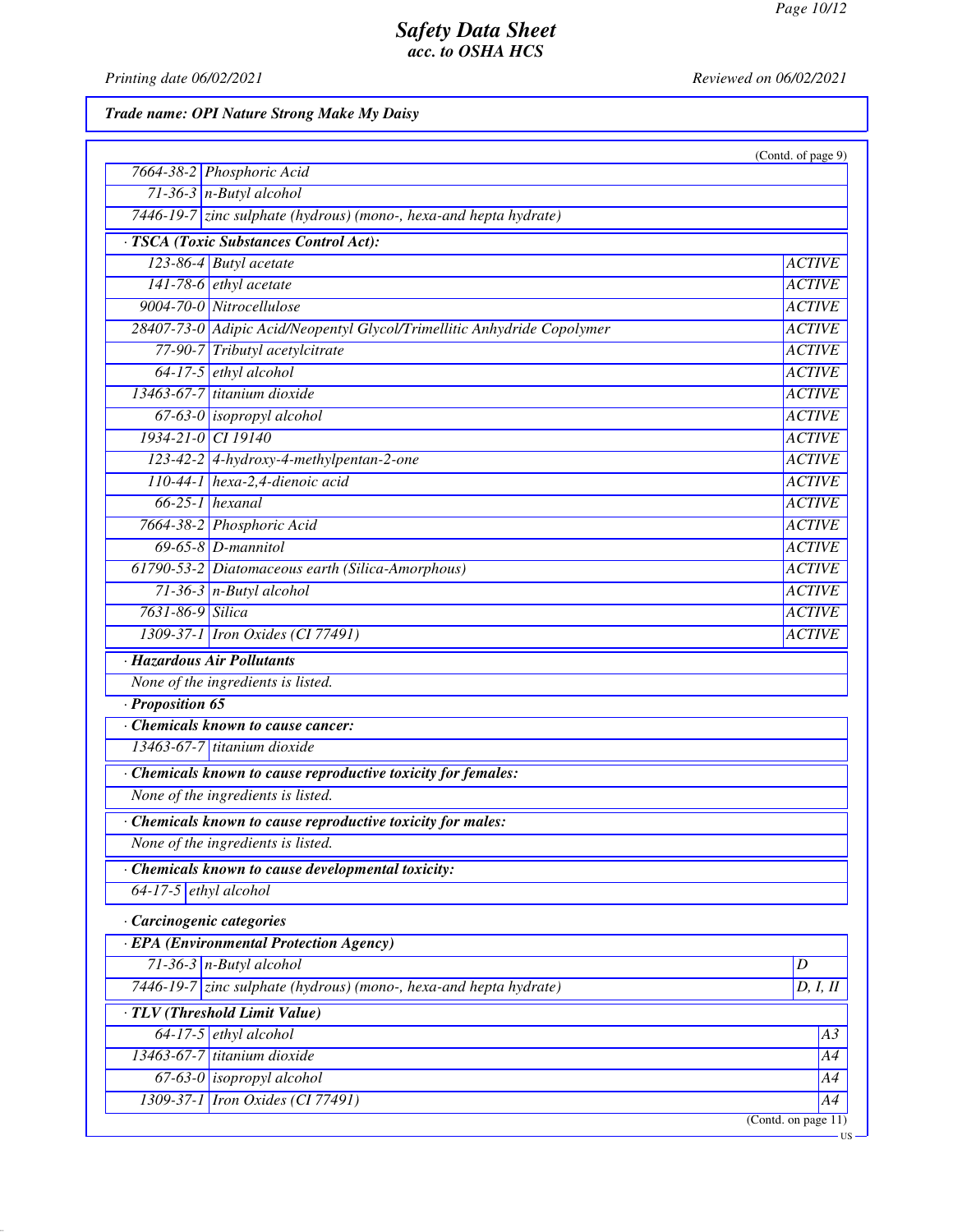*Printing date 06/02/2021 Reviewed on 06/02/2021*

*Trade name: OPI Nature Strong Make My Daisy*

|                                                                                                                                                                                             | (Contd. of page 10) |
|---------------------------------------------------------------------------------------------------------------------------------------------------------------------------------------------|---------------------|
| · NIOSH-Ca (National Institute for Occupational Safety and Health)                                                                                                                          |                     |
| 13463-67-7 titanium dioxide                                                                                                                                                                 |                     |
| <b>GHS label elements</b> The product is classified and labeled according to the Globally Harmonized System (GHS).                                                                          |                     |
| · Hazard pictograms                                                                                                                                                                         |                     |
|                                                                                                                                                                                             |                     |
|                                                                                                                                                                                             |                     |
|                                                                                                                                                                                             |                     |
|                                                                                                                                                                                             |                     |
| GHS02<br>GHS07                                                                                                                                                                              |                     |
|                                                                                                                                                                                             |                     |
| · Signal word Danger                                                                                                                                                                        |                     |
| · Hazard-determining components of labeling:                                                                                                                                                |                     |
| <b>Butyl</b> acetate                                                                                                                                                                        |                     |
| ethyl alcohol                                                                                                                                                                               |                     |
| Adipic Acid/Neopentyl Glycol/Trimellitic Anhydride Copolymer                                                                                                                                |                     |
| ethyl acetate                                                                                                                                                                               |                     |
| · Hazard statements                                                                                                                                                                         |                     |
| Highly flammable liquid and vapor.                                                                                                                                                          |                     |
| Causes serious eye irritation.                                                                                                                                                              |                     |
| May cause an allergic skin reaction.                                                                                                                                                        |                     |
| May cause drowsiness or dizziness.                                                                                                                                                          |                     |
| · Precautionary statements                                                                                                                                                                  |                     |
| Keep away from heat/sparks/open flames/hot surfaces. - No smoking.                                                                                                                          |                     |
| Ground/bond container and receiving equipment.                                                                                                                                              |                     |
| Use explosion-proof electrical/ventilating/lighting/equipment.                                                                                                                              |                     |
| Use only non-sparking tools.                                                                                                                                                                |                     |
| Take precautionary measures against static discharge.                                                                                                                                       |                     |
| Avoid breathing dust/fume/gas/mist/vapors/spray                                                                                                                                             |                     |
| Wash thoroughly after handling.                                                                                                                                                             |                     |
| Use only outdoors or in a well-ventilated area.                                                                                                                                             |                     |
| Contaminated work clothing must not be allowed out of the workplace.                                                                                                                        |                     |
| Wear protective gloves/protective clothing/eye protection/face protection.                                                                                                                  |                     |
| If on skin (or hair): Take off immediately all contaminated clothing. Rinse skin with water/shower.                                                                                         |                     |
| IF INHALED: Remove person to fresh air and keep comfortable for breathing.                                                                                                                  |                     |
| If in eyes: Rinse cautiously with water for several minutes. Remove contact lenses, if present and easy to do.                                                                              |                     |
| Continue rinsing.                                                                                                                                                                           |                     |
| Call a poison center/doctor if you feel unwell.                                                                                                                                             |                     |
| Specific treatment (see on this label).                                                                                                                                                     |                     |
| If skin irritation or rash occurs: Get medical advice/attention.                                                                                                                            |                     |
| If eye irritation persists: Get medical advice/attention.                                                                                                                                   |                     |
| Wash contaminated clothing before reuse.                                                                                                                                                    |                     |
| In case of fire: Use for extinction: CO2, powder or water spray.                                                                                                                            |                     |
| Store in a well-ventilated place. Keep container tightly closed.                                                                                                                            |                     |
| Store in a well-ventilated place. Keep cool.                                                                                                                                                |                     |
| Store locked up.                                                                                                                                                                            |                     |
| Dispose of contents/container in accordance with local/regional/national/international regulations.<br>· Chemical safety assessment: A Chemical Safety Assessment has not been carried out. |                     |
|                                                                                                                                                                                             |                     |
|                                                                                                                                                                                             |                     |

# *16 Other information*

*This information is based on our present knowledge. However, this shall not constitute a guarantee for any specific product features and shall not establish a legally valid contractual relationship.*

(Contd. on page 12)

US